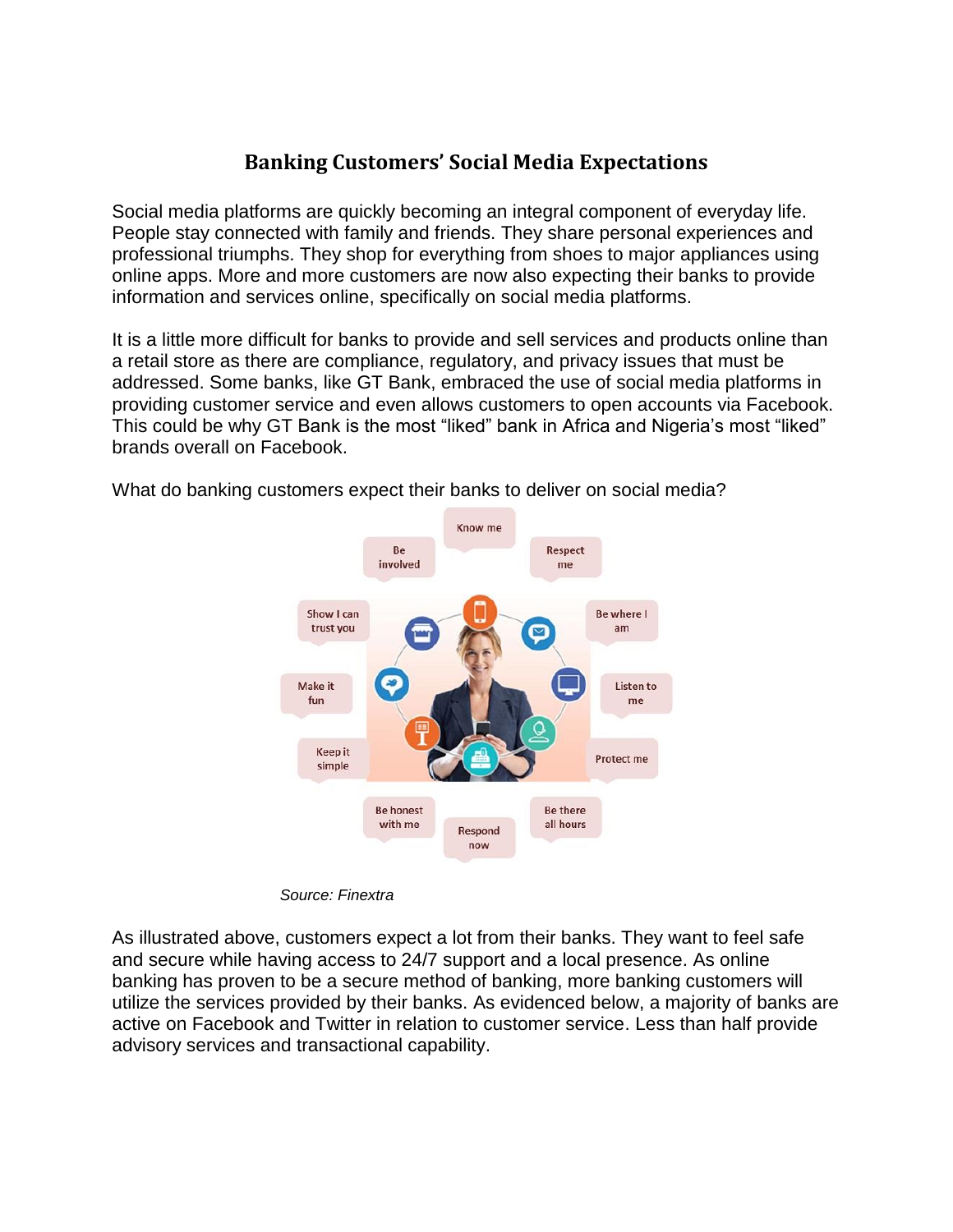| <b>Social Media Activity</b><br>Banks are active on Twitter and Facebook, but miss out<br>on productive two-way dialog. |     |     | Which social media tools<br>or services does your bank activity use? |     |     |     |     |     |
|-------------------------------------------------------------------------------------------------------------------------|-----|-----|----------------------------------------------------------------------|-----|-----|-----|-----|-----|
| What service functionality<br>do you provide?                                                                           |     | Е   |                                                                      |     |     |     |     |     |
| Monitor comments and complaints                                                                                         | 75% | 58% |                                                                      |     | You |     |     |     |
| Respond to comments and complaints                                                                                      | 75% | 56% |                                                                      |     |     |     |     |     |
| Provide advisory services                                                                                               | 43% | 31% | 84%                                                                  | 63% | 54% | 42% | 31% | 16% |
| Customer community                                                                                                      | 36% | 17% |                                                                      |     |     |     |     |     |
| Transactional capability                                                                                                | 4%  | 1%  |                                                                      |     |     |     |     |     |



According to Business2Community, social media is now the third busiest channel for customer contact and was expected to overtake email in 2016. This is a major trend that just cannot be ignored.



*Source: Business2Community*

Business2Community's article, ["10 Social Media Marketing Stats Guaranteed to](http://www.business2community.com/social-media/10-social-media-marketing-stats-guaranteed-surprise-01560350#buQPFb7QAGvYWP3H.97)  [Surprise You,](http://www.business2community.com/social-media/10-social-media-marketing-stats-guaranteed-surprise-01560350#buQPFb7QAGvYWP3H.97)" does have some surprising statistics: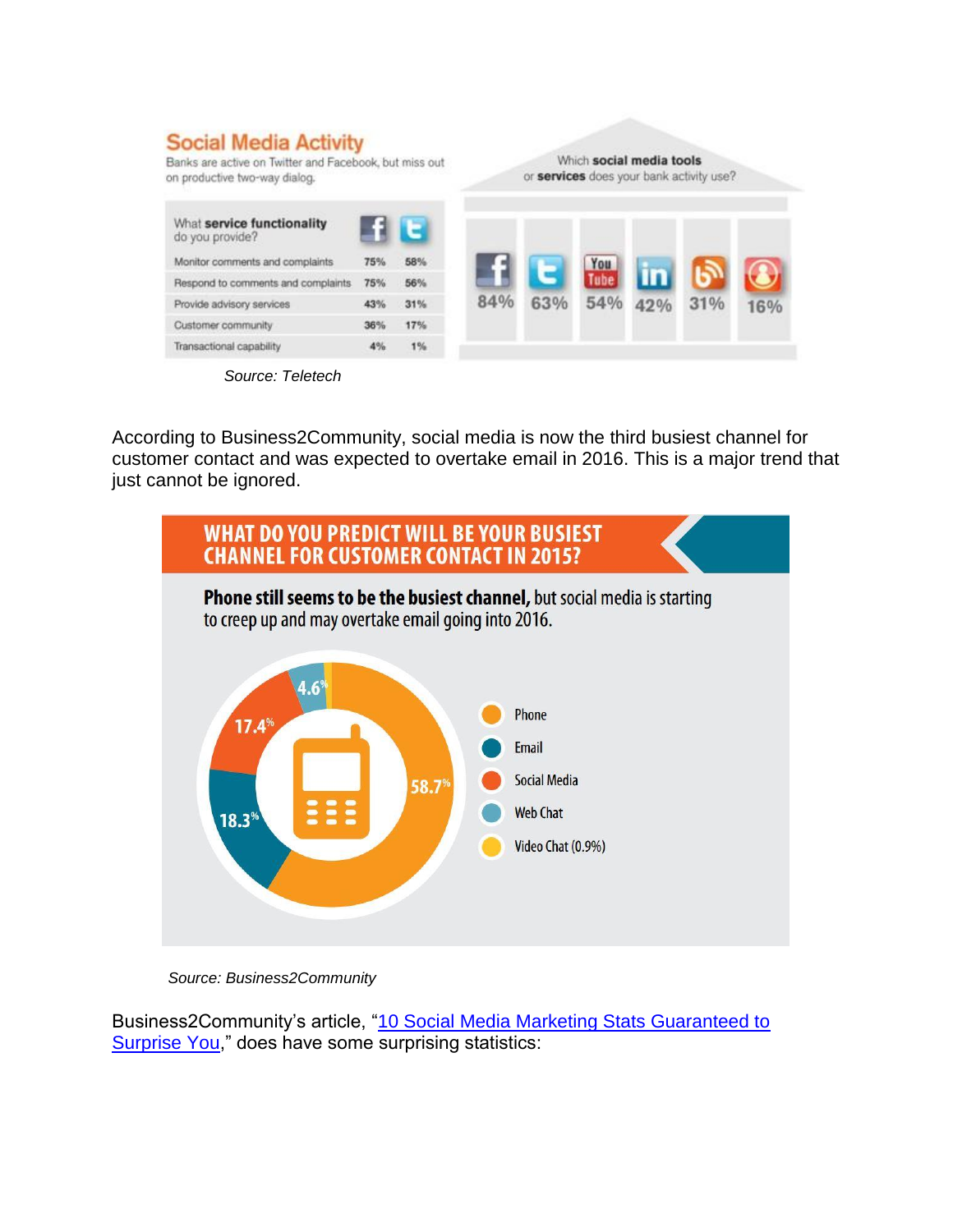- Of the 2.3 billion active social media users globally, 1.97 billion are active mobile users.
- Users spend 109 minutes per day, or approximately seven percent, on social media.
- 1 in 5 minutes, or 20 percent, of time spent online is on social media.

Clearly, social media is here to stay and is a dominant force with which to reckon.



## *Source: Fonolo*

While 62 percent of consumers have used social media for customer service issues, 76 percent would be even more likely to use social media if they better understood the tools available to them. This demonstrates that companies are not fully exploiting their social media availability and resources.

Customer Experience Insight reports that even though business want to use customer service as a competitive advantage, only 37 percent have a dedicated customer service improvement initiative. Customers have a number of specific expectations for the companies with which they do business.

- 1) More personalization. Even in a digital world, customers want a personal experience, both online and offline. They want to find the products and services they need where they expect them to be.
- 2) More options. In addition to telephone customer service, which is still the preferred choice for customer service, customers use other channels as follows:
	- a) Web self-service: 18%